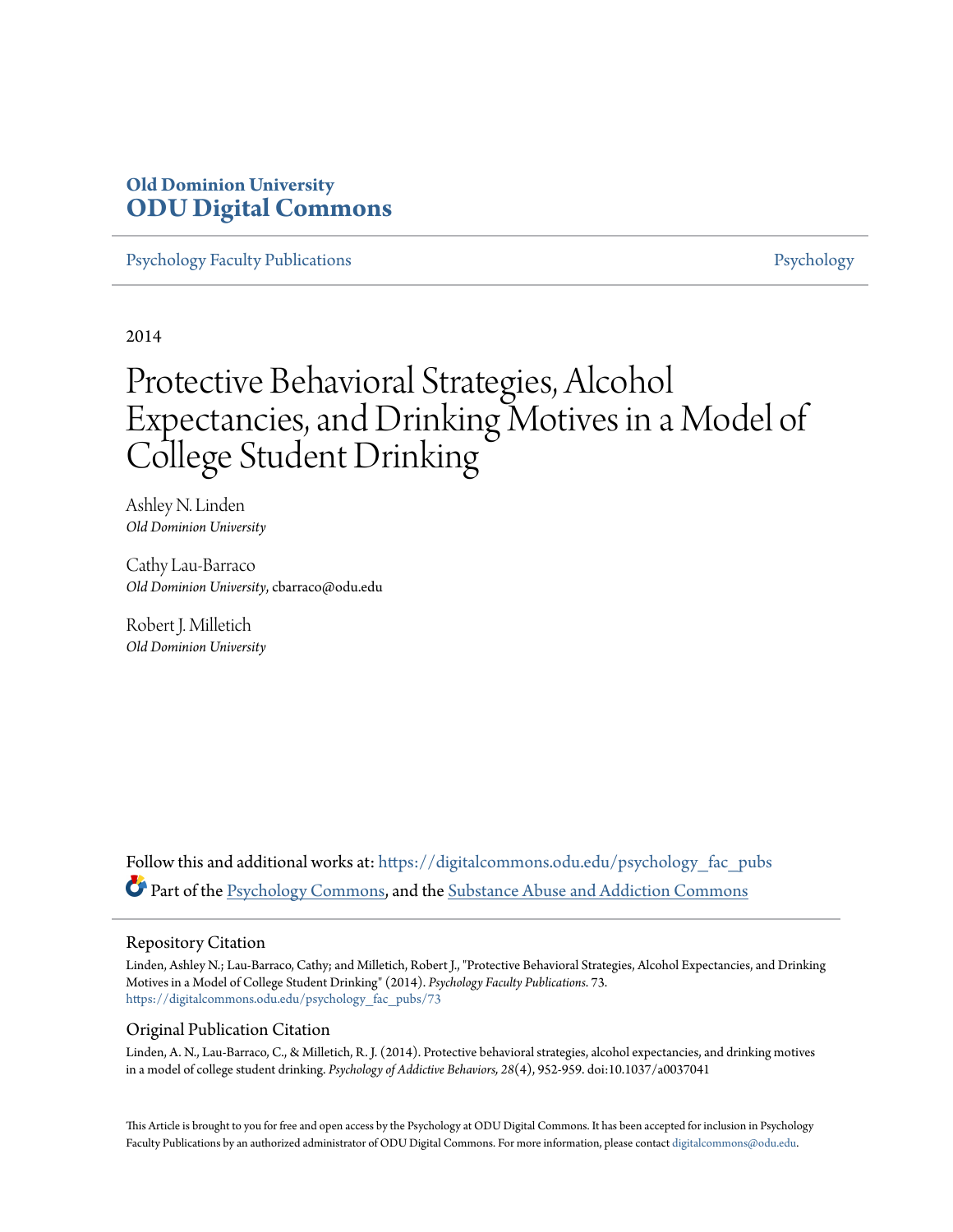

# NIH Public Access

**Author Manuscript**

*Psychol Addict Behav*. Author manuscript; available in PMC 2015 December 01.

Published in final edited form as: *Psychol Addict Behav*. 2014 December ; 28(4): 952–959. doi:10.1037/a0037041.

# **Protective Behavioral Strategies, Alcohol Expectancies, and Drinking Motives in a Model of College Student Drinking**

**Ashley N. Linden**, **Cathy Lau-Barraco**, and **Robert J. Milletich** Old Dominion University

## **Abstract**

An extensive body of research asserts alcohol expectancies, or beliefs regarding the effects of alcohol, as an important influence on drinking. However, the extent to which expectancies are related to drinking motives and protective behavioral strategies (PBS) has yet to be examined. Existing alcohol mediational models suggest associations between expectancies and drinking motives as well as positive drinking motives and PBS use. Thus, it is possible that drinking motives and PBS use act as intervening factors in the relationship between expectancies and alcohol outcomes. Consequently, the present cross-sectional study aimed to test the indirect effect of expectancies (i.e., social facilitation) on alcohol outcomes through drinking motives and PBS use. Participants were 520 (358 female) college student drinkers with a mean age of 20.80 (*SD* = 4.61) years old. Students completed measures of expectancies, drinking motives, PBS use, alcohol use, and alcohol-related problems. Results from structural equation modeling indicated that drinking motives and PBS mediated the relationship between social expectancies and alcohol use. In particular, expectancies were associated with greater positive drinking motives, drinking motives were associated with less PBS use, and PBS was associated with less alcohol use and fewer alcohol-related problems. Given the key role of PBS in explaining drinking outcomes in our model, active efforts to incorporate PBS in alcohol interventions may be particularly beneficial for college students. Further, our findings support the consideration of PBS use as a part of the motivational model of alcohol use in future work.

#### **Keywords**

Alcohol expectancies; drinking motives; protective behavioral strategies; motivational model of alcohol use

> Alcohol consumption is prevalent across many college campuses in the United States. An estimated 44% engaged in heavy episodic drinking (i.e., at least 4/5 drinks in one sitting for women/men) in the past two weeks (Wechsler & Nelson, 2008). Many drinkers are at risk for experiencing a wide range of negative consequences, including academic/occupational problems, risky sexual behaviors (Wechsler, Lee, Kuo, Seibring, Nelson, & Lee, 2002), and alcohol use disorders (Wu, Pilowsky, Schlenger, & Hasin, 2007). Given the potential

Corresponding Author: Cathy Lau-Barraco, Ph.D., Old Dominion University, 244D Mills Godwin Building, Norfolk, VA, USA 23529-0267. Telephone: 757-683-4445. cbarraco@odu.edu. Fax: 757-683-5087.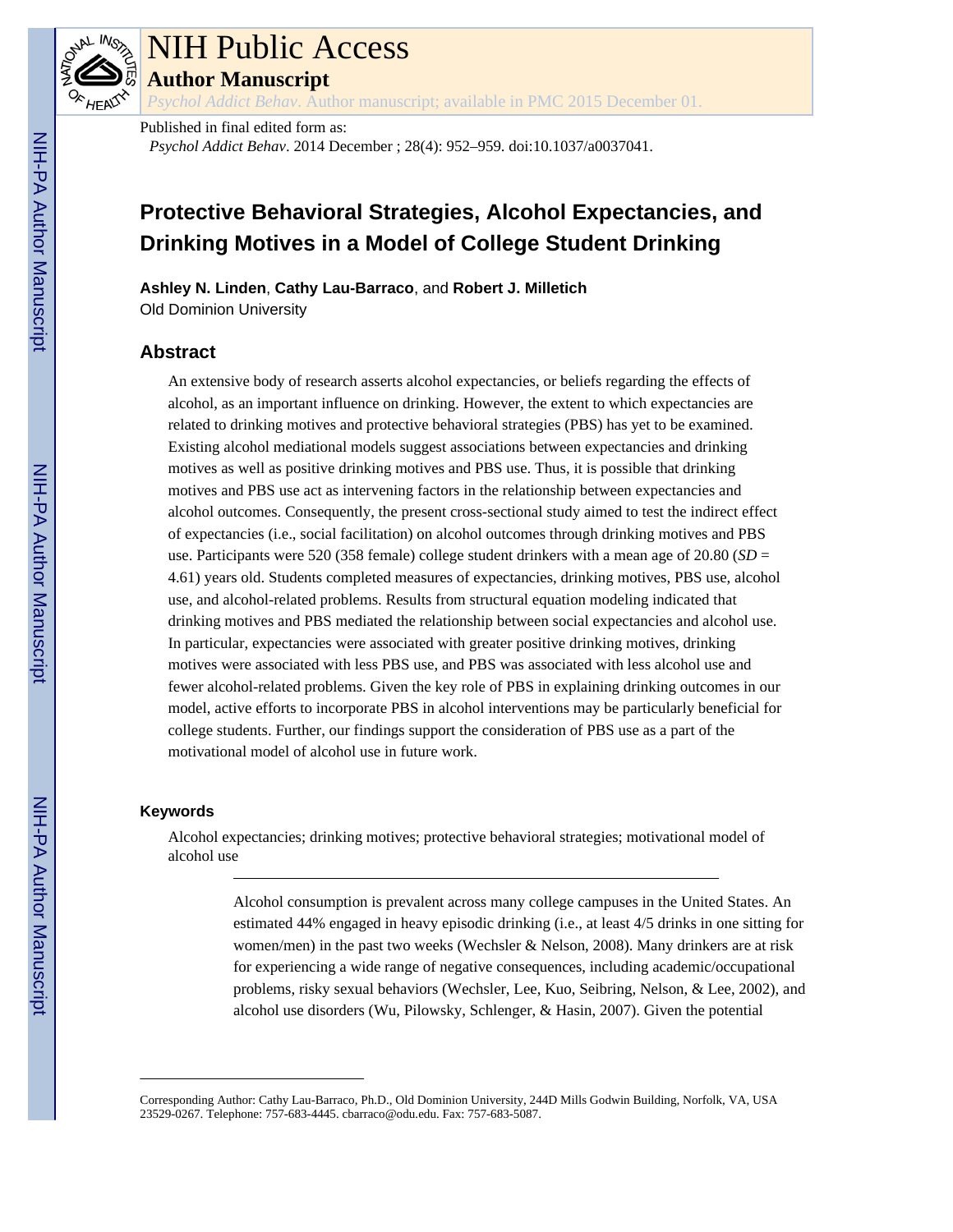severity of problems associated with heavy alcohol use, additional research into refining conceptual models and identifying relevant predictive factors of college drinking is needed.

#### **Alcohol Expectancies**

Alcohol expectancies are one's beliefs about the effects of alcohol consumption (Brown, Goldman, & Christiansen, 1985; Goldman, Brown, Christiansen, & Smith, 1991; Maisto, Carey, & Bradizza, 1999). Expectancies can be learned directly or indirectly through one's experience with alcohol (see Jones, Corbin, & Fromme, 2001 for a review). One of the most salient alcohol expectancies among young adults is social facilitation (e.g., Kong & Bergman, 2010; Smith, Goldman, Greenbaum, & Christiansen, 1995; Young, Connor, Ricciardelli, & Saunders, 2006). Social expectancies, or beliefs that drinking will enhance social interactions, are shown to be modifiable, to mediate college drinking intervention effects (Lau-Barraco & Dunn, 2008), and to account for some of the associations between social influence and alcohol outcomes (e.g., Lau-Barraco, Braitman, Leonard, & Padilla, 2012; Wood, Read, Palfai, & Stevenson, 2001). These studies support social expectancies as a key factor in understanding college drinking behavior.

# **Drinking Motives**

A strong body of research supports drinking motives, or one's reasons for consuming alcohol, to be an important determinant of alcohol use. Cooper's (1994) motivational model of alcohol use suggests that individuals drink to attain specific outcomes that fulfill a particular need. Positive reinforcement motives include drinking to obtain social rewards (social) or to increase one's positive affect (enhancement). Negative reinforcement motives consist of drinking to ease negative affect (coping) or avoid negative evaluation (conformity). Positive and negative motives each uniquely associate with alcohol outcomes (Cooper, 1994). Some research has found college students to have stronger positive than negative motives and that positive motives are more salient in predicting alcohol outcomes in this population (Read, Wood, Kahler, Maddock, & Palfai, 2003).

Researchers have extended Cooper's motivational model to include expectancies given their influence on drinking (e.g., Cooper, Frone, Russell, & Mudar, 1995; Cox & Klinger, 1988). The motivational model contends that drinking motives are more proximal than alcohol expectancies in predicting alcohol outcomes. That is, if individuals have strong perceptions that alcohol will enhance social situations, for instance, they will in turn be more motivated to drink to achieve those effects (e.g., Cooper et al., 1995). This model suggests that because expectancies can be formulated well before drinking initiation (Zucker et al., 1995) whereas drinking motives can change daily (e.g., Arbeau, Kuiken, & Wild, 2011), expectancies are conceptualized as antecedents to drinking motives. The motivational model is supported by research showing that positive expectancies are consistently and strongly related to social and enhancement drinking motives (e.g., Engels, Wiers, Lemmers, & Overbeek, 2005; Kong & Bergman, 2010; Kuntsche, Knibbe, Engels, & Gmel, 2007). That is, individuals who perceive more positive outcomes of alcohol use are also more motivated to drink to be social and to enhance their positive affect. Further, cross-sectional research has identified an indirect effect of expectancies on alcohol outcomes through drinking motives (Cooper et al.,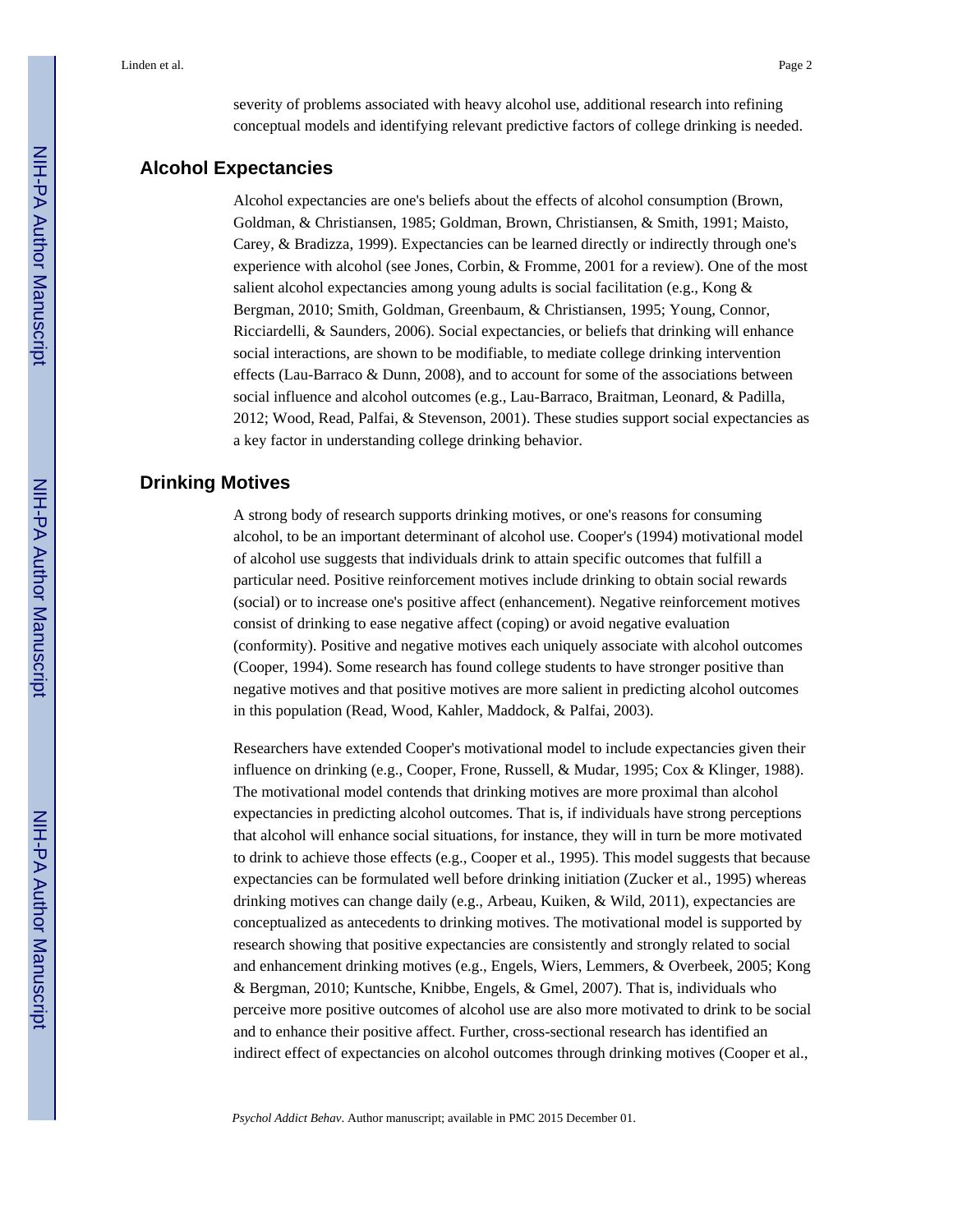1995; Hasking, Lyvers, & Carlopio, 2011; Kong & Bergman, 2010; Kuntsche et al., 2007) such that stronger positive motives partially explain the association between social expectancies and alcohol outcomes. Thus, it may be reasoned that holding strong expectations that alcohol will enhance one's sociability may be related to drinking for social reasons or to enhance positive affect, and consequently, would be associated with alcohol use.

# **Protective Behavioral Strategies**

Protective behavioral strategies (PBS) are cognitive-behavioral strategies implemented by the drinker to reduce consumption and related harms (e.g., Bonar et al., 2012; Martens, Ferrier, Sheehy, Corbett, Anderson, & Simmons, 2005; Novik & Boekeloo, 2011; Pearson, 2013; Sugarman & Carey, 2007). Previous research investigating PBS has focused on strategies that individuals could use while drinking to moderate use. This may include alternating alcoholic and non-alcoholic beverages or avoiding drinking games. Other types of strategies can be used to help a drinker avoid alcohol consumption altogether. This includes finding alternatives to drinking or choosing to participate in enjoyable activities that do not include drinking (Sugarman & Carey, 2007). More frequent PBS use is related to lower alcohol consumption, fewer alcohol-related problems (e.g., Martens, Taylor, Damann, Page, Mowry & Cimini, 2004), fewer heavy episodic drinking episodes (Martens, Pederson, LaBrie, Ferrier, & Cimini, 2007), and lower blood alcohol concentration (Sugarman & Carey, 2007).

### **PBS and expectancies**

Little is known regarding the association between PBS use and expectancies. However, preliminary research has found that a greater likelihood of using alcohol reduction strategies (e.g., eat a meal before starting to drink) was negatively associated with alcohol expectancies (Bonar et al., 2012). Additionally, two studies assessed the association between expectancies and self-efficacy of PBS use but these investigations produced mixed results. Lienemann and Lamb (2013) found that stronger positive expectancies were associated with lower perceived ability to engage in protective behaviors in drinking situations (e.g., using condoms during sex while under the influence of alcohol) while Kraus and colleagues (2012) found no such support.

The use of PBS may be particularly relevant for individuals with stronger social expectancies as PBS use is linked to drinking within a social context (Martens et al., 2007). Specifically, because some strategies involve a social element (e.g., having a friend let you know when you have had enough), these strategies may be more difficult to utilize for those who favor a social environment or perceive more social benefits from drinking. It is possible that expecting social effects from drinking is associated with a lower likelihood of implementing PBS.

#### **PBS and drinking motives**

Recent research suggests that PBS use is associated with one's motives for drinking. Specifically, individuals who typically endorse more positive reinforcement drinking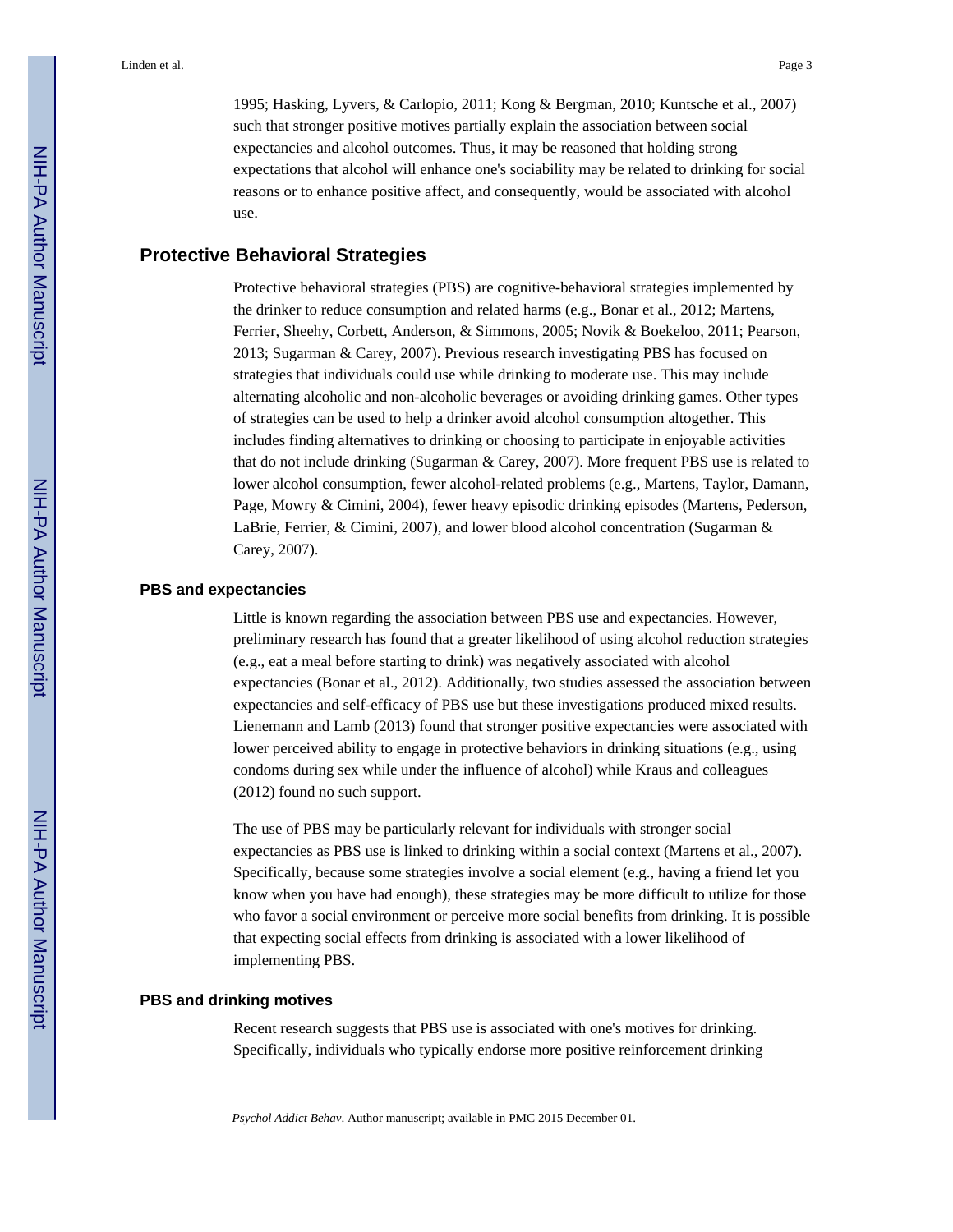motives are less likely to use PBS, which is associated with greater alcohol use and negative outcomes (e.g., LaBrie, Lac, Kenney, & Mirza, 2011; Martens, Ferrier, & Cimini, 2007). Further, PBS has been found to mediate the relationship between positive, but not negative, reinforcement drinking motives and alcohol outcomes (Martens et al., 2007). This is likely because many PBS are restricted to social environments (e.g., parties) where drinkers interact with others (Martens et al., 2007). Overall, individuals who drink to be social and enhance positive affect seem to be less motivated to use PBS and experience worse harms.

#### **PBS, expectancies, and drinking motives**

Previous research supports a sequential interplay of expectancies, drinking motives, and PBS use in accounting for alcohol use. Specifically, those with stronger positive expectancies are more likely to endorse positive reinforcement drinking motivations (e.g., Kong & Bergman, 2010) and those endorsing positive motives are less likely to use PBS (e.g., Martens et al., 2007). Individuals who use PBS less frequently consume more alcohol and experience more alcohol-related problems (e.g., Martens et al., 2005). Furthermore, as mentioned, some cross-sectional models suggest drinking motives as the final pathway to alcohol outcomes, serving as a mediator between expectancies and drinking (Cooper et al., 1995; Kong & Bergman, 2010; Read et al., 2003). Other cross-sectional research supports PBS use as a more proximal determinant of alcohol use than drinking motives (LaBrie et al., 2011; Martens et al., 2007). This latter model posits that although drinking motives are a necessary decision-making factor in deciding to drink, there may be other variables that intervene in the relationship between drinking motives and alcohol outcomes during the drinking occasion (Martens et al., 2007). For instance, elevations in social drinking motivations may be associated with a reduction in behaviors, such as PBS, that could reduce the likelihood of experiencing social rewards from drinking. PBS also may be viewed as a more proximal predictor of alcohol outcomes given that it must be used in the event that an individual is drinking, whereas expectancies and drinking motives can exist prior to the drinking occasion. While prior research has examined separate aspects of the associations between motives, expectancies, and PBS, previous studies have not tested these constructs in a single model despite their interrelationships that could ultimately advance existing conceptual frameworks.

#### **Study Purpose**

The primary aim of the current study was to test a conceptual model that considers expectancies, motives, and PBS in explaining college student drinking. We hypothesized that social expectancies would relate to alcohol outcomes through drinking motives and PBS use. We expected that stronger social expectancies would positively relate to drinking motives, which would be negatively associated with PBS use, and ultimately relate to more severe alcohol outcomes (i.e., alcohol use and alcohol-related problems). The secondary aim of this study was to address a gap in the literature regarding the relationship between expectancies and PBS use. It was hypothesized that stronger social expectancies would be related to less frequent use of PBS.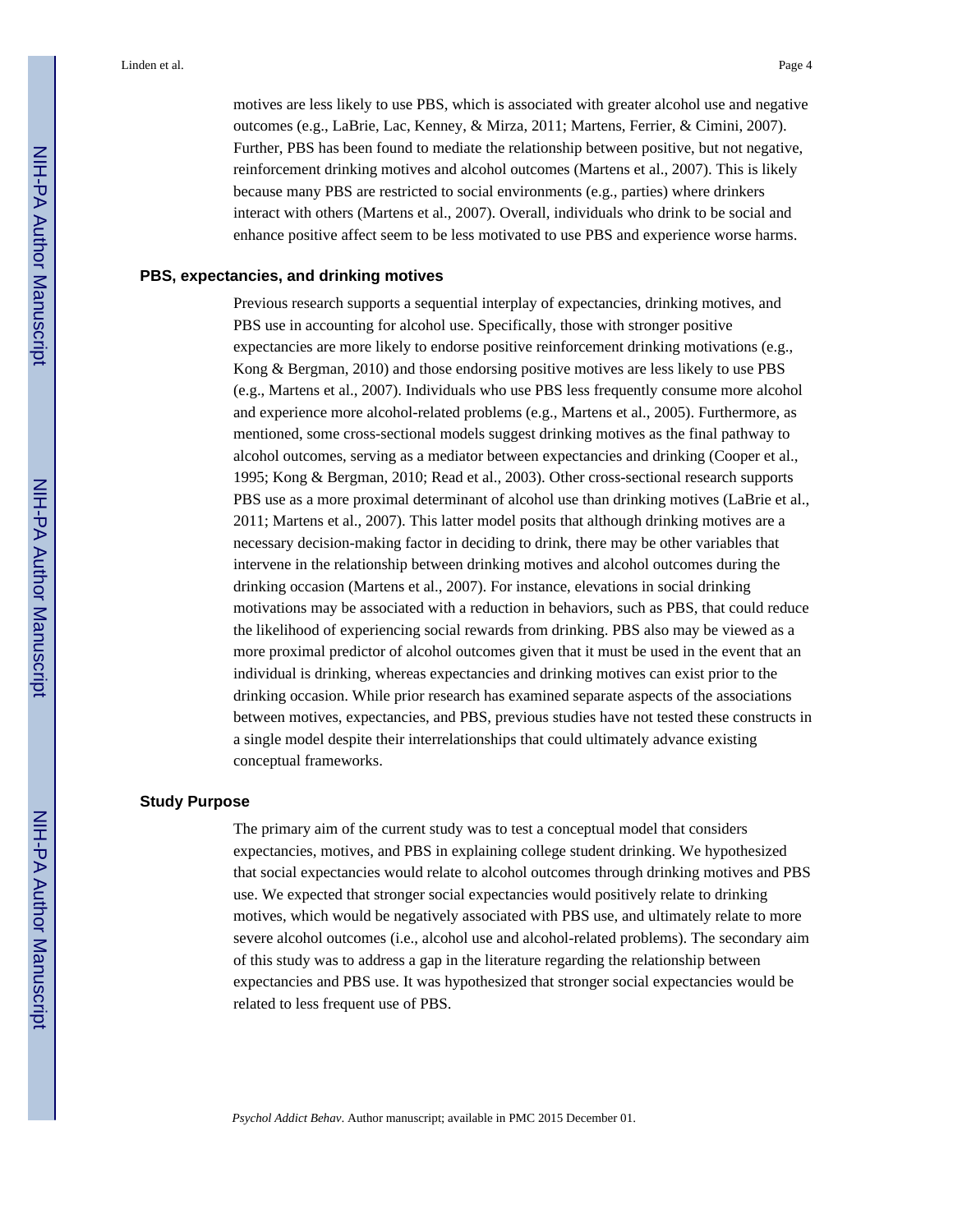# **Method**

#### **Participants**

Participants were a convenience sample of 520 (358 female) college student drinkers recruited from an online psychology research participation system. Non-psychology and psychology majors participated in the study. To be eligible, participants must have reported consuming at least one drink in the past month. Mean age of the sample was  $20.80$  ( $SD =$ 4.61) years old. Ethnicity was 53%Caucasian, 31.2% African American, 5.8% Hispanic, 4.8% Asian, 0.6% Native Hawaiian, and 4.1% 'other'. Class standing was 37.1% freshmen, 29.2% sophomores, 17.3% juniors, and 15.0% seniors. Approximately 36% of women and 40% of men in our sample reported heavy episodic drinking on an average drinking day.

#### **Procedure**

Data collection was administrated in groups with a maximum of 20 participants. Following informed consent, participants completed a battery of self-report questionnaires that took approximately 1 to 1.5 hours to complete. This study was approved by the university's college committee on human subjects research and followed APA guidelines (APA, 2002). Participants received course credit as compensation for their participation.

#### **Measures**

**Alcohol expectancies—**The Comprehensive Effects of Alcohol (CEOA; Fromme, Stroot, & Kaplan, 1993) was used to measure one's perceptions of negative and positive effects of alcohol. This 38-item scale measures how the participant believes alcohol will affect them when under the influence ranging from "disagree" (1) to "agree" (4). For the purpose of the present study, only the social facilitation subscale (e.g., "I would be outgoing") was included.

**Drinking motives—**Drinking motives were assessed using the Drinking Motives Questionnaire (DMQ-R; Cooper, 1994). The DMQ-R consists of 20 items assessing reasons for drinking. The DMQ-R consists of four subscales, but only two were the foci of the present study: (1) social (e.g., "Because it makes social gatherings more fun") and (2) enhancement (e.g., "Because it gives you a pleasant feeling"). Participants indicated how often they are motivated by each item when they drink, with responses ranging from 1 (*almost never/never*) to 5 (*all of the time*).

**Protective behavioral strategies—**Protective behavioral strategies were measured using the Protective Behavioral Strategies Survey (PBSS; Martens et al., 2005), based on its predictive validity of alcohol outcomes over other measures of PBS use (Pearson, Kite, & Henson, 2012). This scale consists of 15 items ranging from 1 (*never*) to 5 (*always*). The individual items associated with each scale were summed to create three subscales: limiting/ stopping drinking (e.g., "Have a friend let you know when you've had enough"), manner of drinking (e.g., "Avoid drinking games"), and serious harm reduction (e.g., "Use a designated driver"). Participants indicated the extent to which they utilize these strategies when using alcohol or partying.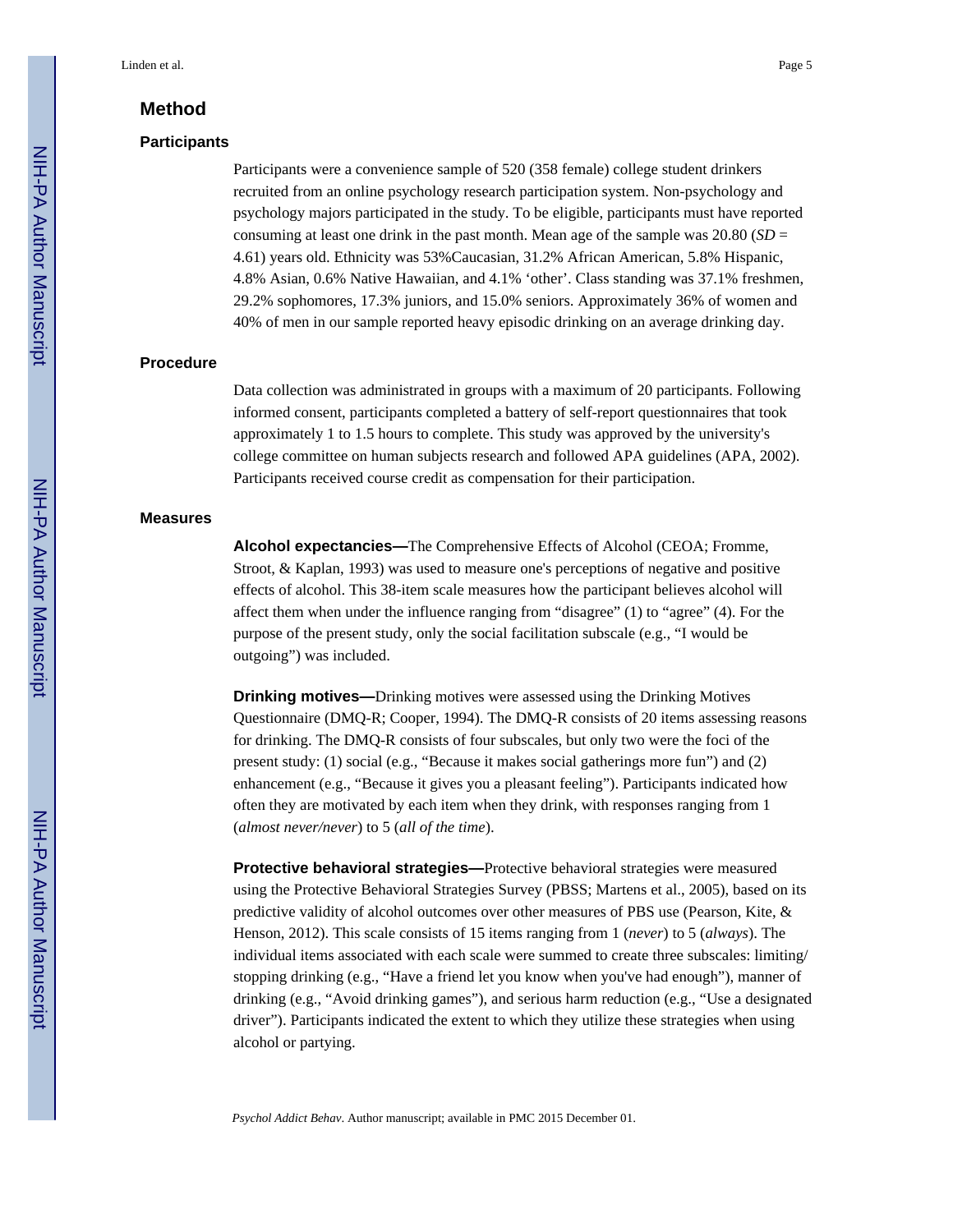**Alcohol consumption—**Alcohol consumption was measured using the Daily Drinking Questionnaire (DDQ; Collins, Parks, & Marlatt, 1985). Participants reported the number of drinks they typically consume each day of the week averaged over the past three months. Typical number of drinks consumed per drinking day was used to measure alcohol use quantity.

**Alcohol-related problems—**Alcohol-related problems were measured using the Young Adult Alcohol Consequences Questionnaire (YAACQ; Read, Kahler, Strong, & Colder, 2006). The YAACQ, a 48-item self-report instrument, measures problems experienced in the past year with *yes* (2) or *no* (1) response options (e.g., "When drinking, I have done impulsive things that I regretted later").

## **Results**

#### **Preliminary analyses**

Prior to model testing, data were inspected for outliers and missing values. To help keep variability in the data, outliers were identified at the univariate level by values that were four standard deviations from the variable grand mean. Using this criterion, six participants were identified as outliers and deleted from the data. The sample size used in subsequent data analyses was 514. With regards to missing data, missingness ranged from less than 1% on the harm reduction subscale of the PBSS to 12.8% of the YAACQ. Prior to making a decision on how to handle missing data, the pattern of missingness was examined. Specifically, results of Little's (1988) omnibus test for the pattern missing completely at random (MCAR) was not significant,  $\chi^2(133) = 118.31$ ,  $p = .815$ , which suggested that the data were MCAR. Model-based imputation methods, such as full information maximum likelihood (FIML) are appropriate when data are assumed to be MCAR (Schafer & Graham, 2002). Therefore, missing data were handled using FIML.

#### **Correlations**

Descriptive statistics and intercorrelations among study variables are presented in Table 1. Overall, correlations indicated that stronger social expectancies were associated with less frequent limiting/stopping drinking and manner of drinking PBS, but were unassociated with serious harm reduction PBS.

#### **Hypothesized model**

To test the hypothesized model, structural equation modeling was used with maximum likelihood estimation in Mplus 5.2 (Muthén & Muthén, 2008). Bootstrapping was used to address non-normality in the data. Statistical significance was assessed with 95% and 99% bias-corrected (BC) confidence intervals generated from 5,000 bootstrap samples (Efron & Tibshirani, 1993). If zero is not contained in the 95% or 99% BC confidence intervals, the parameter estimate is considered statistically significant at the .05 and .01 levels, respectively. The chi-square goodness of fit statistic  $(\chi^2)$ , comparative fit index (CFI), root mean square error of approximation (RMSEA), and the standardized root mean square residual (SRMR) were used to assess model fit.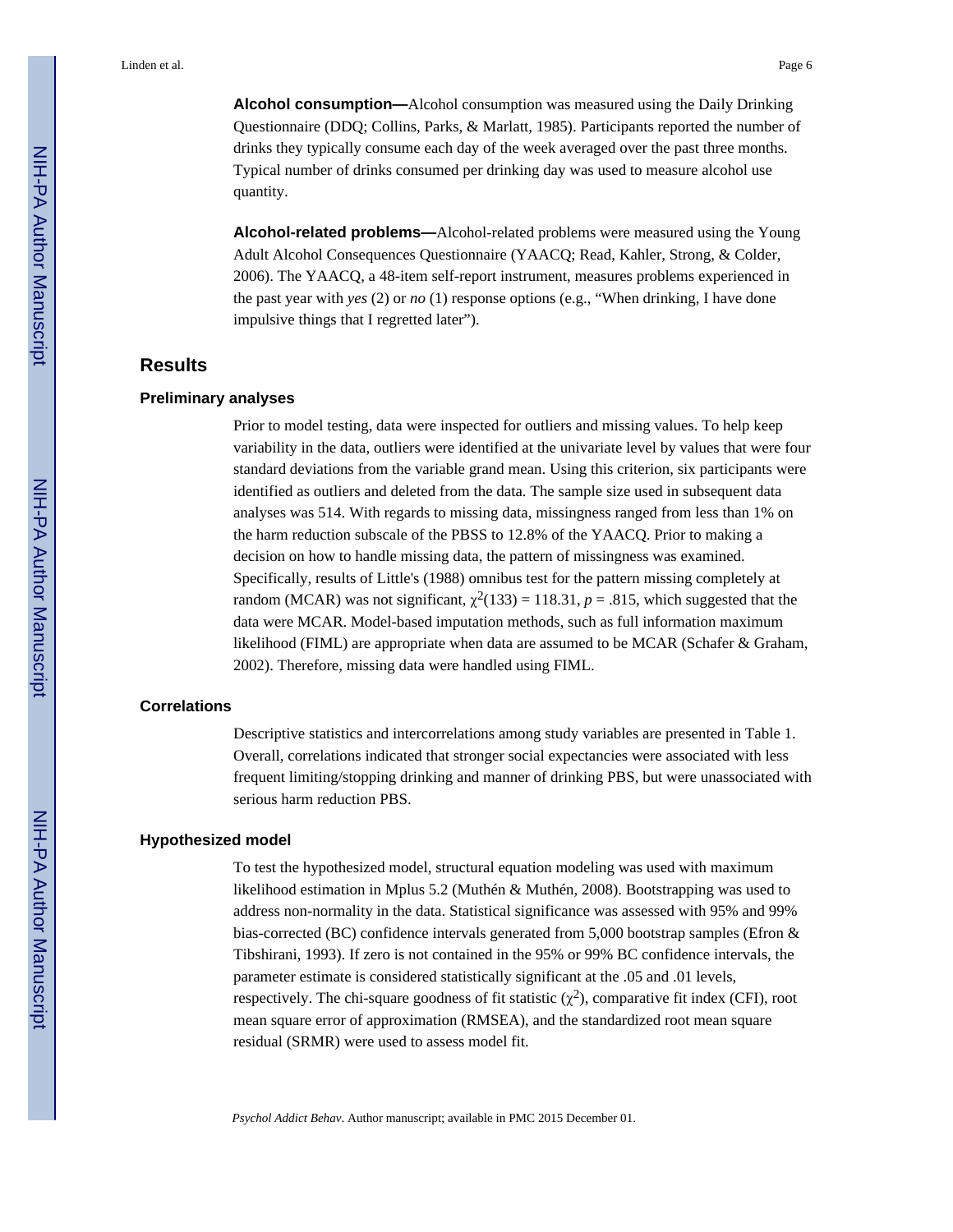Linden et al. Page 7

Before examining structural paths, a measurement model was used to fit to the data. Specifically, two latent variables were created in the measurement model: (1) the use of PBS with the three subscale scores of the PBSS specified as the indicator variables and (2) positive drinking motives specified as the indicator variables. Results of the measurement model indicated a mediocre fit to the data,  $\chi^2(4) = 43.32$ ,  $p = .001$ , CFI = .934, RMSEA = . 138, SRMR = .056 (Hu & Bentler, 1999). To improve model fit, based on modification indices, the error terms for harm reduction and limiting/stopping drinking indicators were specified to covary. A chi-square difference test demonstrated allowing these errors to covary significantly improved model fit,  $\chi^2(1) = 32.24$ ,  $p < .05$ . Moreover, other fit indices indicated the model provided a good fit to the data,  $CFI = .986$ ,  $RMSEA = .072$ ,  $SRMR = .$ 022 (Hu & Bentler, 1999).

After fitting the measurement model, structural paths were added and the hypothesized model was tested. Results indicated that the hypothesized model (see Figure 1) provided an acceptable fit to the data,  $\chi^2(12) = 55.99$ ,  $p < .001$ , CFI = .954, RMSEA = 0.084, and SRMR  $= .041$  (Hu & Bentler, 1999). Several indirect effects were examined to test the hypotheses of interest. Consistent with our hypothesis, social expectancies were associated with more positive drinking motives, positive drinking motives were related to less frequent use of PBS, and PBS use was associated with fewer alcohol-related problems, *B* = 0.38 with 99% BC CI  $[0.21, 0.58]$  and less alcohol use,  $B = 0.10$  with 99% BC CI  $[0.04, 0.26]$ . Individual pathways also are presented in Table 2. Results revealed that drinking motives did not mediate the association between social expectancies and alcohol outcomes. PBS use did mediate the association between drinking motives and alcohol outcomes.

#### **Discussion**

While evidence supports expectancies, drinking motives, and PBS as separate variables explaining alcohol outcomes, previous research has not investigated them jointly in a model of college student drinking. Consequently, the primary aim of our study was to examine the relationship between social facilitation expectancies and alcohol outcomes through drinking motives and PBS use. Findings from the overall model supported our hypothesis. That is, individuals with greater expectations that alcohol will produce positive social effects were more motivated to drink to enhance positive affect and sociability. In turn, this was associated with using fewer PBS, and ultimately, poorer alcohol outcomes. The overall model accounted for 34% of the variance in problems and 26% in use. Comparatively, previous studies assessing models of (1) expectancies and motives and (2) PBS and motives accounted for between 20 to 26% of the variance in alcohol use (Kong & Bergman, 2010; Martens et al., 2007) and 24% of the variance in problems (Martens et al., 2007). Thus, in the present study, we were able to explain more variance in alcohol outcomes by including expectancies, motives, and PBS in a single model.

It is interesting to note that when individual paths were examined, the indirect effect of expectancies to alcohol outcomes as mediated by drinking motives was no longer significant after controlling for PBS use. This suggests that drinking motives only explain the association between expectancies and alcohol use or problems when a drinker's typical PBS use is taken into account in the model. This finding is inconsistent with past research that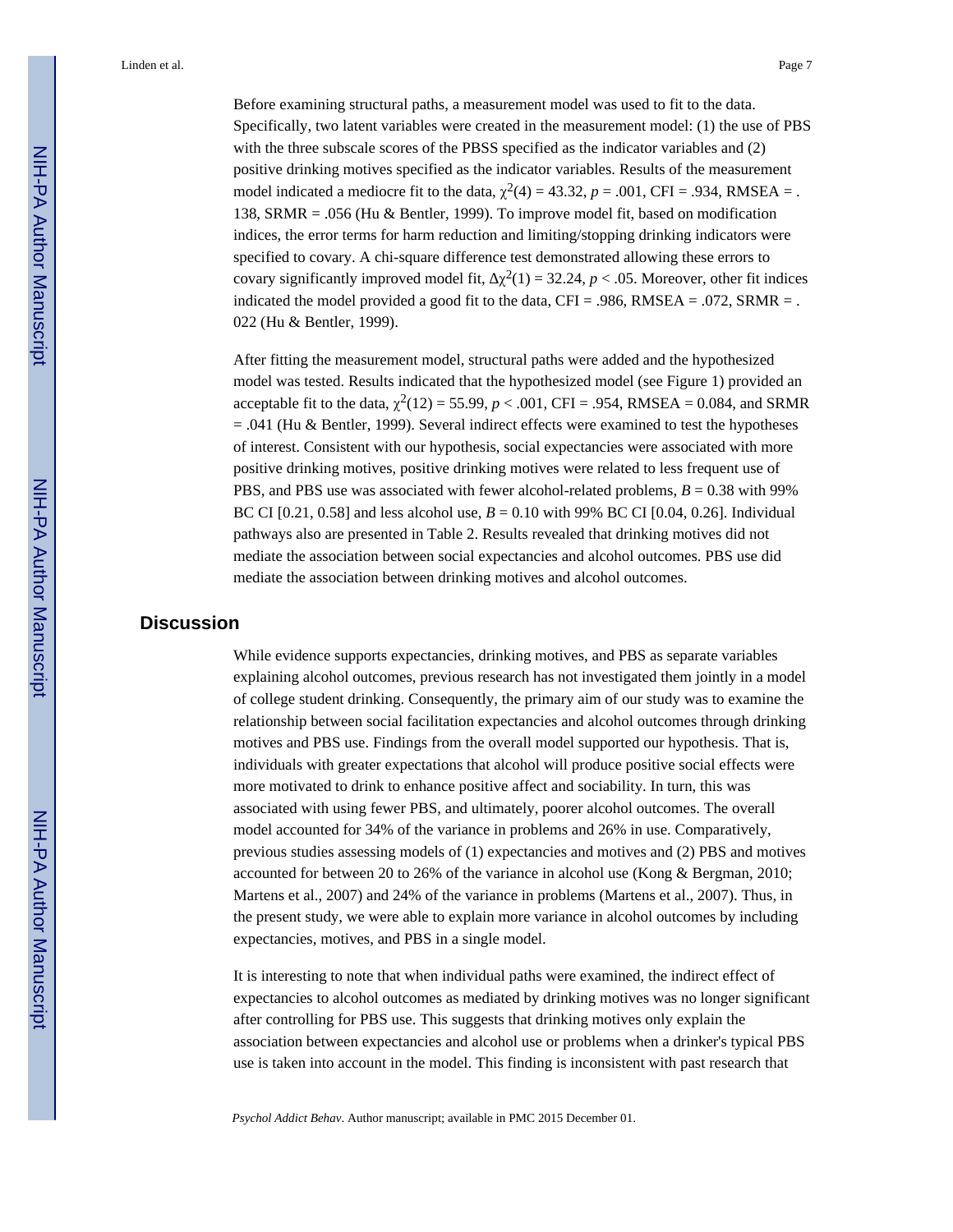Linden et al. Page 8

has shown drinking motives to mediate associations between expectancies and alcohol use (Kong & Bergman, 2010; Read et al., 2003). These previous studies did not, however, include PBS use as another potential intervening factor in their models. Our findings suggest that including PBS in the motivational model could contribute to a more complete understanding of the association between expectancies, drinking motives, and college drinking.

A secondary goal of the present study was to examine the relationship between expectancies and PBS use as limited research has investigated such a relationship. Consistent with the findings of Bonar and colleagues (2012), our study supports a negative association. Results indicated that the more an individual expects social facilitation effects from drinking, the less likely they are to use certain protective strategies while drinking. Specifically, they are less likely to use strategies centered around directly or indirectly stopping/slowing down their alcohol intake, such as alternating alcoholic and nonalcoholic drinks (Martens et al., 2005). They also are less likely to avoid risky drinking behaviors, such as not participating in drinking games and drinking slowly rather than gulping or chugging alcohol (i.e., manner of drinking).

An implication of the present findings is the potential utility of targeting PBS use in college drinking interventions. Previous research demonstrated PBS use as an intervening factor in reducing college drinking-related harms in feedback-based drinking interventions (e.g., Barnett, Murphy, Colby, & Monti, 2007; Larimer et al., 2007). These interventions have included PBS use, or other drinking control strategies, as as kills-training component of the program. Our findings further support the use of such approaches for college drinkers. Those working with this population may emphasize PBS education, such as discussing their current use of PBS as well as ways to increase their PBS use. Furthermore, intervention work may need to take into account the social context of use as well as the drinker's motivation to use such strategies. Given that college students tend to drink around others (e.g., O'Hare, 1990), this social context of drinking, particularly one that promotes heavy alcohol use, may decrease a drinker's motivation to implement PBS in the drinking situation. This may be especially relevant for those college drinkers seeking the social benefits of alcohol use. Thus, interventions that help individuals gain awareness into these issues may facilitate their willingness to ultimately implement drinking moderation strategies. One example is the Brief Alcohol Screening and Intervention for College Students (BASICS; Dimeff, Baer, Kivlahan, & Marlatt, 1999), a motivational approach whereby participants receive feedback on their alcohol-related risk and are provided training on PBS use in risky drinking contexts. Through such intervention efforts, college drinkers may develop stronger motivation and self-efficacy to actually use PBS.

The current study had several limitations. First, our cross-sectional design prevents inferences about causality in the associations between study variables. It is possible that other pathways exist, such as motives predicting expectancies, which predicts outcomes (e.g., Corbin, Iwamoto, & Fromme, 2011). Collecting daily diary assessments or longitudinal data would enable conclusions regarding the prospective nature of hypothesized relationships. Second, participant self-reports of alcohol outcomes could be biased due to concerns of social desirability. However, self-report measures of alcohol outcomes are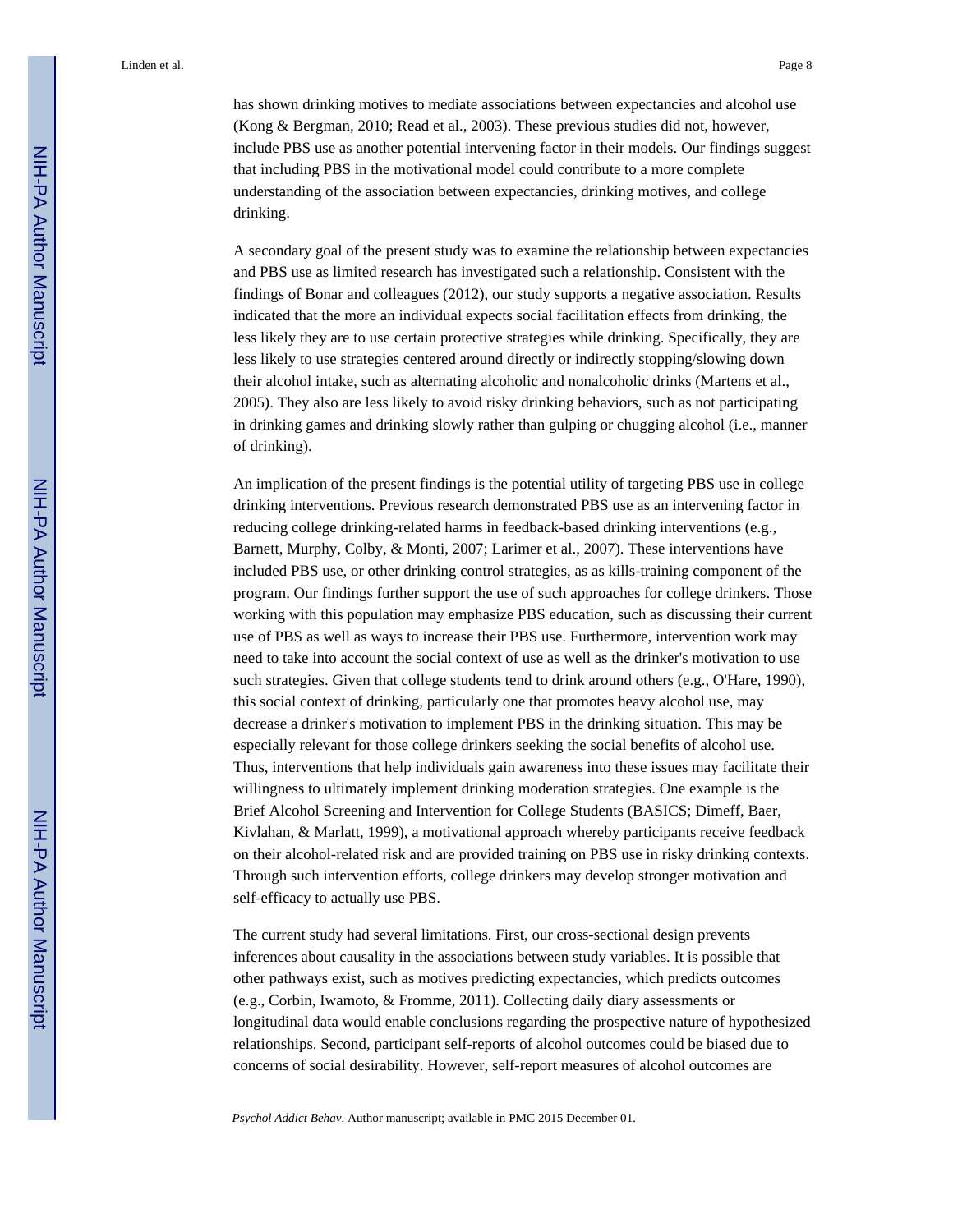shown to be reliable and valid (DelBoca & Darkes, 2003). Finally, the present study focused on specific types of expectancies, motives, and PBS. Future work may consider other relevant expectancies (e.g., liquid courage), motives (e.g., drinking to cope), and type of PBS (e.g., strategies used to avoid alcohol) as they could differentially relate to outcomes experienced.

Overall, the present study represents the first to examine social expectancies and drinking by considering motives and PBS as intervening variables. This investigation contributed to the literature by testing a comprehensive model that incorporates key constructs identified in previous research on college drinking. Our study demonstrated that in addition to social expectancies being a strong determinant, there are additional factors through which social expectancies are related to alcohol outcomes. The current findings support the consideration of these constructs in larger theoretical frameworks of college drinking.

#### **Acknowledgments**

Cathy Lau-Barraco is supported by Career Development Award K01-AA018383 from the National Institute on Alcohol Abuse and Alcoholism (NIAAA).

#### **References**

- American Psychological Association. Ethical principles of psychologists and code of conduct. American Psychologist. 2002; 57:1060–1073. [PubMed: 12613157]
- Arbeau KJ, Kuiken D, Wild TC. Drinking to enhance and to cope: A daily process study of motive specificity. Addictive Behaviors. 2011; 36:1174–1183.10.1016/j.addbeh.2011.07.020 [PubMed: 21864984]
- Barnett NP, Murphy JG, Colby SM, Monti PM. Efficacy of a counselor vs. computer delivered intervention with mandated college students. Addictive Behaviors. 2007; 32:2529–2548.10.1016/ j.addbeh.2007.06.017 [PubMed: 17707594]
- Bonar EE, Hoffmann E, Rosenberg H, Kryszak E, Young KM, Ashrafioun L, Bannon EE. Development of a questionnaire to assess university students' intentions to use behavioral alcoholreduction strategies. Journal of American College Health. 2012; 60:395– 402.10.1080/07448481.2012.663842 [PubMed: 22686362]
- Brown SA, Goldman MS, Christiansen BA. Do alcohol expectancies mediate drinking patterns of adults? Journal of Consulting and Clinical Psychology. 1985; 53:512–519.10.1037/0022-006X. 53.4.512 [PubMed: 4031207]
- Collins RL, Parks GA, Marlatt GA. Social determinants of alcohol consumption: The effects of social interaction and model status on the self-administration of alcohol. Journal of Consulting and Clinical Psychology. 1985; 53:189–200.10.1037/0022-006X.53.2.189 [PubMed: 3998247]
- Cooper ML. Motivations for alcohol use among adolescents: Development and validation of a fourfactor model. Psychological Assessment. 1994; 6:117–128.10.1037/1040-3590.6.2.117
- Cooper ML, Frone MR, Russell M, Mudar P. Drinking to regulate positive and negative emotions: A motivational model of alcohol use. Journal of Personality and Social Psychology. 1995; 69:990– 1005.10.1037/0022-3514.69.5.990 [PubMed: 7473043]
- Corbin WR, Iwamoto DK, Fromme K. Broad social motives, alcohol use, and related problems: Mechanisms of risk from high school through college. Addictive Behaviors. 2011; 36:222– 230.10.1016/j.addbeh.2010.11.004 [PubMed: 21126828]
- Cox WM, Klinger E. A motivational model of alcohol use. Journal of Abnormal Psychology. 1988; 97:168–180.10.1037/0021-843X.97.2.168 [PubMed: 3290306]
- DelBoca FK, Darkes J. The validity of self-reports of alcohol consumption: State of the science and challenges for research. Addiction. 2003; 98:1–12.10.1046/j.1359-6357.2003.00586.x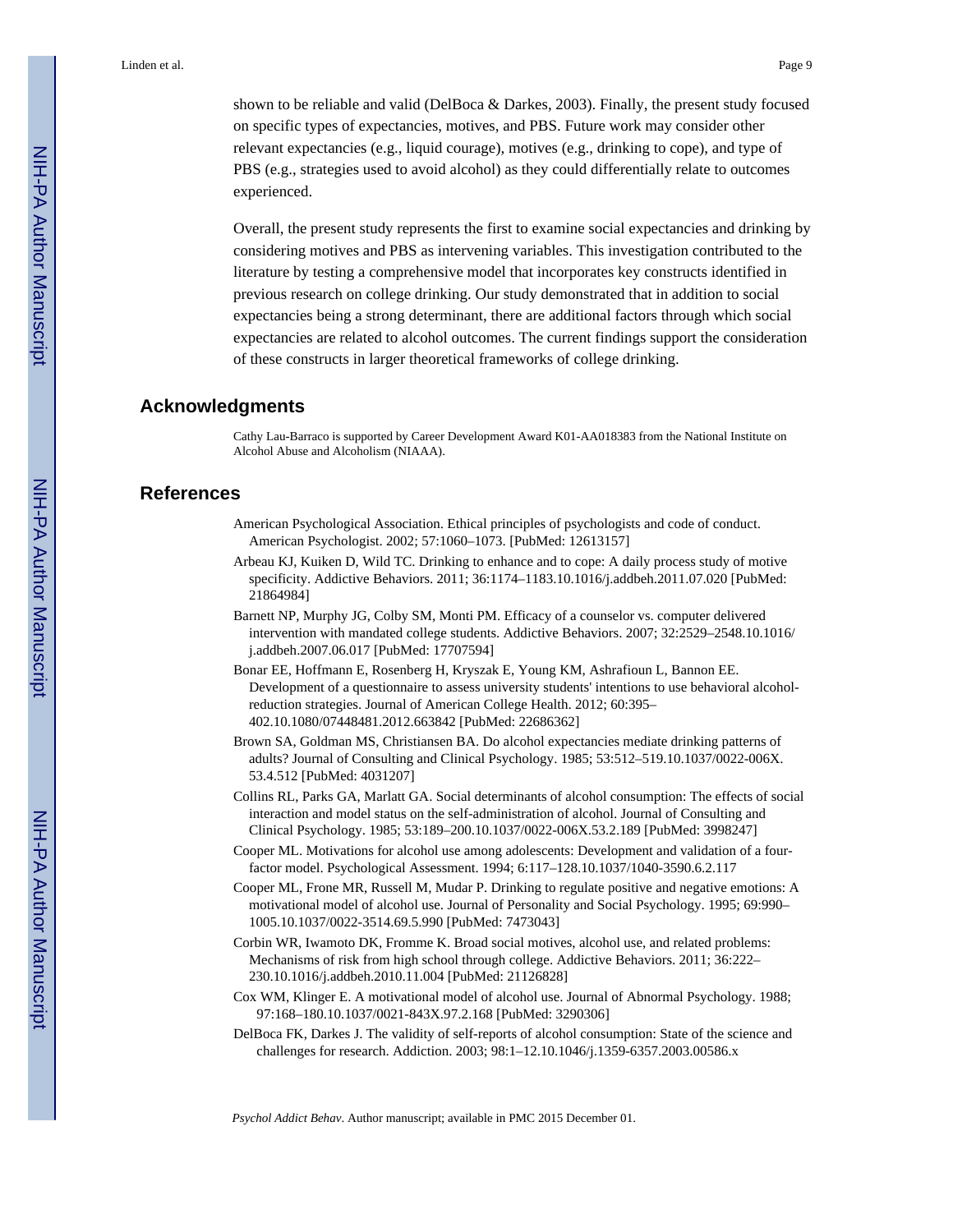- Dimeff, LA.; Baer, JS.; Kivlahan, DR.; Marlatt, GA. Brief alcohol screening and intervention for college students: A harm reduction approach. New York, NY: Guilford Press; 1999.
- Efron, B.; Tibshirani, R. An introduction to the bootstrap. London: Chapman & Hall; 1993.
- Engels RCME, Wiers R, Lemmers L, Overbeek G. Drinking motives, alcohol expectancies, selfefficacy, and drinking patterns. Journal of Drug Education. 2005; 35:147– 166.10.2190/6Q6B-3LMA-VMVA-L312 [PubMed: 16312111]
- Fromme K, Stroot EA, Kaplan D. Comprehensive effects of alcohol: Development and psychometric assessment of a new expectancy questionnaire. Psychological Assessment. 1993; 51:19– 26.10.1037/1040-3590.5.1.19
- Goldman MS, Brown SA, Christiansen BA, Smith GT. Alcoholism and memory: Broadening the scope of alcohol expectancy research. Psychological Bulletin. 1991; 110:137– 146.10.1037/0033-2909.110.1.137 [PubMed: 1891515]
- Hasking P, Lyvers M, Carlopio C. The relationship between coping strategies, alcohol expectancies, drinking motives, and drinking behaviour. Addictive Behaviors. 2011; 36:479–487.10.1016/ j.addbeh.2011.01.014 [PubMed: 21300441]
- Hu L, Bentler PM. Cutoff criteria for fit indexes in covariance structure analysis: Conventional criteria versus new alternatives. Structural Equation Modeling. 1999; 6:1– 55.10.1080/10705519909540118
- Jones BT, Corbin W, Fromme K. A review of expectancy theory and alcohol consumption. Addiction. 2001; 96:57–72. [PubMed: 11177520]
- Kong G, Bergman A. A motivational model of alcohol misuse in emerging adulthood. Addictive Behaviors. 2010; 35:855–860.10.1016/j.addbeh.2010.06.005 [PubMed: 20584569]
- Kraus SW, Rosenberg H, Bonar EE, Hoffmann E, Kryszak E, Young KM, Bannon EE. Assessing selfefficacy to reduce one's drinking: Further evaluation of the Alcohol Reduction Strategies-Current Confidence Questionnaire. Alcohol and Alcoholism. 2012; 47:312–316.10.1093/alcalc/agr172 [PubMed: 22278317]
- Kuntsche E, Knibbe R, Engels R, Gmel G. Drinking motives as mediators of the link between alcohol expectancies and alcohol use among adolescents. Journal of Studies on Alcohol and Drugs. 2007; 68:76–85. [PubMed: 17149520]
- LaBrie JW, Lac A, Kenney SR, Mirza T. Protective behavioral strategies mediate the effect of drinking motives on alcohol use among heavy drinking college students: Gender and race differences. Addictive Behaviors. 2011; 36:354–361.10.1016/j.addbeh.2010.12.013 [PubMed: 21215529]
- Larimer ME, Lee CM, Kilmer JR, Fabiano PM, Stark CB, Geisner IM, Neighbors C. Personalized mailed feedback for college drinking prevention: A randomized clinical trial. Journal of Consulting and Clinical Psychology. 2007; 75:285–293.10.1037/0022-006X.75.2.285 [PubMed: 17469886]
- Lau-Barraco C, Braitman AL, Leonard KE, Padilla M. Drinking buddies and their prospective influence on alcohol outcomes: Alcohol expectancies as a mediator. Psychology of Addictive Behaviors. 2012; 26:747–758.10.1037/a0028909 [PubMed: 22732054]
- Lau-Barraco C, Dunn ME. Evaluation of a single-session expectancy challenge intervention to reduce alcohol use among college students. Psychology of Addictive Behaviors. 2008; 22:168– 175.10.1037/0893-164X.22.2.168 [PubMed: 18540714]
- Lienemann BA, Lamb CS. Heavy episodic drinking in college females: An exploration of expectancies, consequences, and self-efficacy. Substance Use & Misuse. 2013; 48:73– 81.10.3109/10826084.2012.726311 [PubMed: 23050593]
- Linden AN, Kite BA, Braitman AL, Henson JM. Protective behavioral strategy use and motivations for drinking: Exploring Alternatives to Drinking strategies. Addictive Behaviors. 2014; 39:469– 472.10.1016/j.addbeh.2013.10.008 [PubMed: 24229844]
- Little RJA. A test of missing completely at random for multivariate data with missing values. Journal of the American Statistical Association. 1988; 83:1198–1202.
- Maisto, SA.; Carey, KB.; Bradizza, CM. Social learning theory. In: Blane, HT.; Leonard, KE., editors. Psychological theories of drinking and alcoholism. New York: Guilford Press; 1999. p. 106-169.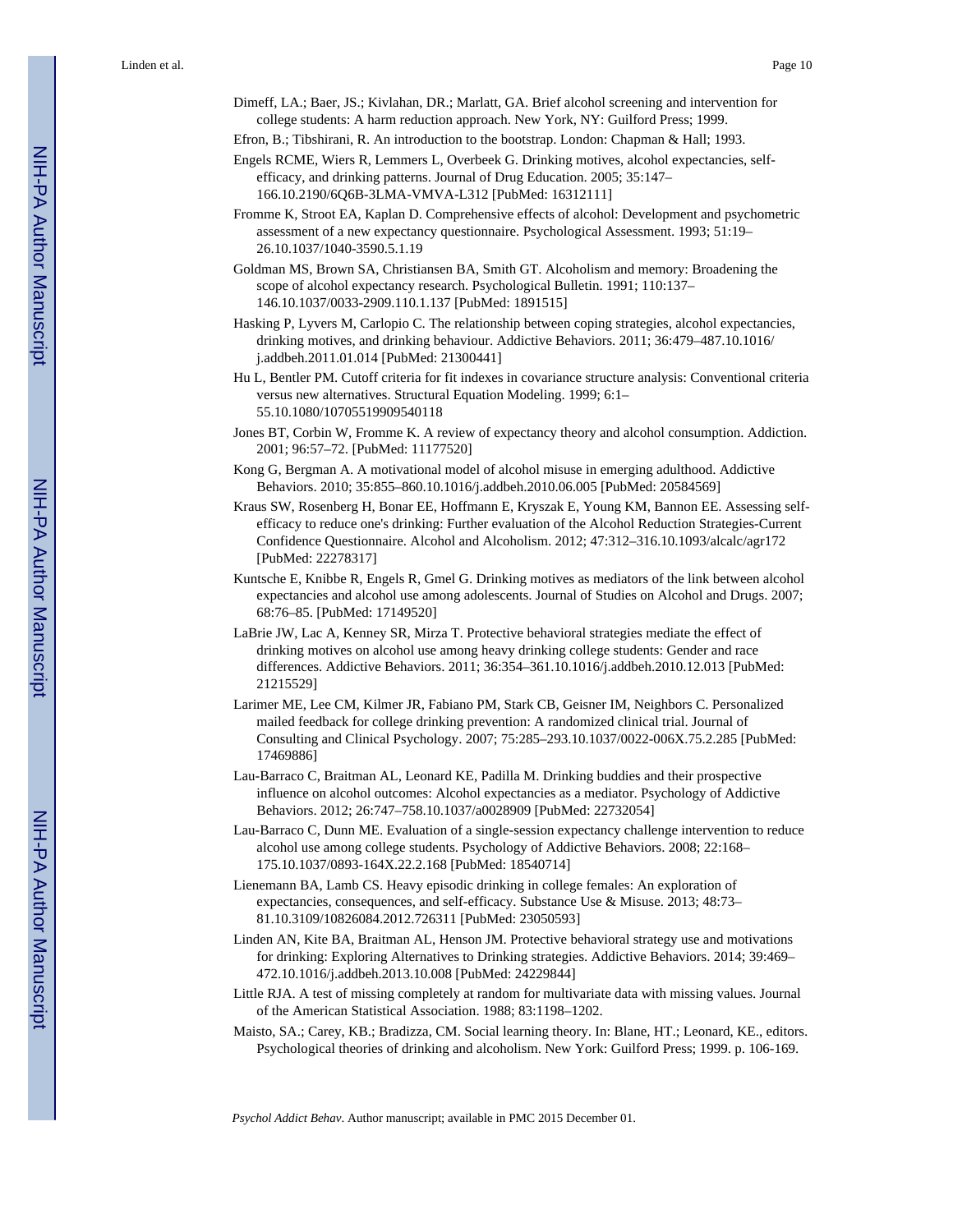- Martens MP, Ferrier AG, Cimini MD. Do protective strategies mediate the relationship between drinking motives and alcohol use in college students? Journal of Studies on Alcohol and Drugs. 2007; 68:106–114. [PubMed: 17149524]
- Martens MP, Ferrier AG, Sheehy MJ, Corbett K, Anderson DA, Simmons A. Development of the protective behavioral strategies survey. Journal of Studies on Alcohol. 2005; 66:698–705. [PubMed: 16329461]
- Martens MP, Pederson ER, LaBrie JW, Ferrier AG, Cimini MD. Measuring alcohol-related protective behavioral strategies among college students: Further examination of the Protective Behavioral Strategies Scale. Psychology of Addictive Behaviors. 2007; 21:307–315.10.1037/0893-164X. 21.3.307 [PubMed: 17874881]
- Martens MP, Taylor KK, Damann KM, Page JC, Mowry ES, Cimini MD. Protective behavioral strategies when drinking alcohol and their relationship to negative alcohol-related consequences in college students. Psychology of Addictive Behaviors. 2004; 18:390–393.10.1037/0893-164X. 18.4.390 [PubMed: 15631613]

Muthén, LK.; Muthén, B. Mplus user's guide. Los Angeles CA: Muthén & Muthén; 2008.

- Novik MG, Boekeloo BO. Dimensionality and psychometric analysis of an alcohol protective behavioral strategies scale. Journal of Drug Education. 2011; 41:65–78.10.2190/DE.41.1.d [PubMed: 21675325]
- O'Hare TM. Drinking in college: consumption patterns, problems, sex differences and legal drinking age. Journal of Studies on Alcohol. 1990; 51:536–541. [PubMed: 2270062]
- Pearson MR. Use of alcohol protective behavioral strategies among college students: A critical review. Clinical Psychology Review. 2013; 33:1025–1040.10.1016/j.cpr.2013.08.006 [PubMed: 24036089]
- Pearson MR, Kite BA, Henson JM. The assessment of protective behavioral strategies: Comparing prediction and factor structures across measures. Psychology of Addictive Behaviors. 2012; 26:573–584.10.1037/a0028187 [PubMed: 22612255]
- Read JP, Kahler CW, Strong DP, Colder CR. Development and preliminary validation of the young adult alcohol consequences questionnaire. Journal of Studies on Alcohol. 2006; 67:169–77. [PubMed: 16536141]
- Read JP, Wood MD, Kahler CW, Maddock JE, Palfai TP. Examining the role of drinking motives in college student alcohol use and problems. Psychology of Addictive Behaviors. 2003; 17:13– 23.10.1037/0893-164X.17.1.13 [PubMed: 12665077]
- Schafer JL, Graham JW. Missing data: Our view of the state of the art. Psychological Methods. 2002; 7:147–177.10.1037/1082-989X.7.2.147 [PubMed: 12090408]
- Smith GT, Goldman MS, Greenbaum PE, Christiansen BA. Expectancy for social facilitation from drinking: The divergent paths of high-expectancy and low-expectancy adolescents. Journal of Abnormal Psychology. 1995; 104:32–40.10.1037/0021-843X.104.1.32 [PubMed: 7897051]
- Sugarman DE, Carey KB. The relationship between drinking control strategies and college student alcohol use. Psychology of Addictive Behaviors. 2007; 21:338–345.10.1037/0893-164X.21.3.338 [PubMed: 17874884]
- Wechsler H, Lee JE, Kuo M, Seibring M, Nelson TF, Lee H. Trends in college binge drinking during a period of increased prevention efforts. Journal of American College Health. 2002; 50:203– 217.10.1080/07448480209595713 [PubMed: 11990979]
- Wechsler H, Nelson TF. What we have learned from the Harvard School of Public Health College Alcohol Study: Focusing on college student alcohol consumption and the environmental conditions that promote it. Journal of Studies on Alcohol and Drugs. 2008; 69:481–490. [PubMed: 18612562]
- Wood MD, Read JP, Palfai TP, Stevenson JF. Social influence processes and college student drinking: The mediational role of alcohol outcome expectancies. Journal of Studies on Alcohol. 2001; 62:32–43. [PubMed: 11271962]
- Wu L, Pilowsky DJ, Schlenger WE, Hasin D. Alcohol use disorders and the use of treatment services among college-age young adults. Psychiatric Services. 2007; 58:192–200.10.1176/appi.ps. 58.2.192 [PubMed: 17287375]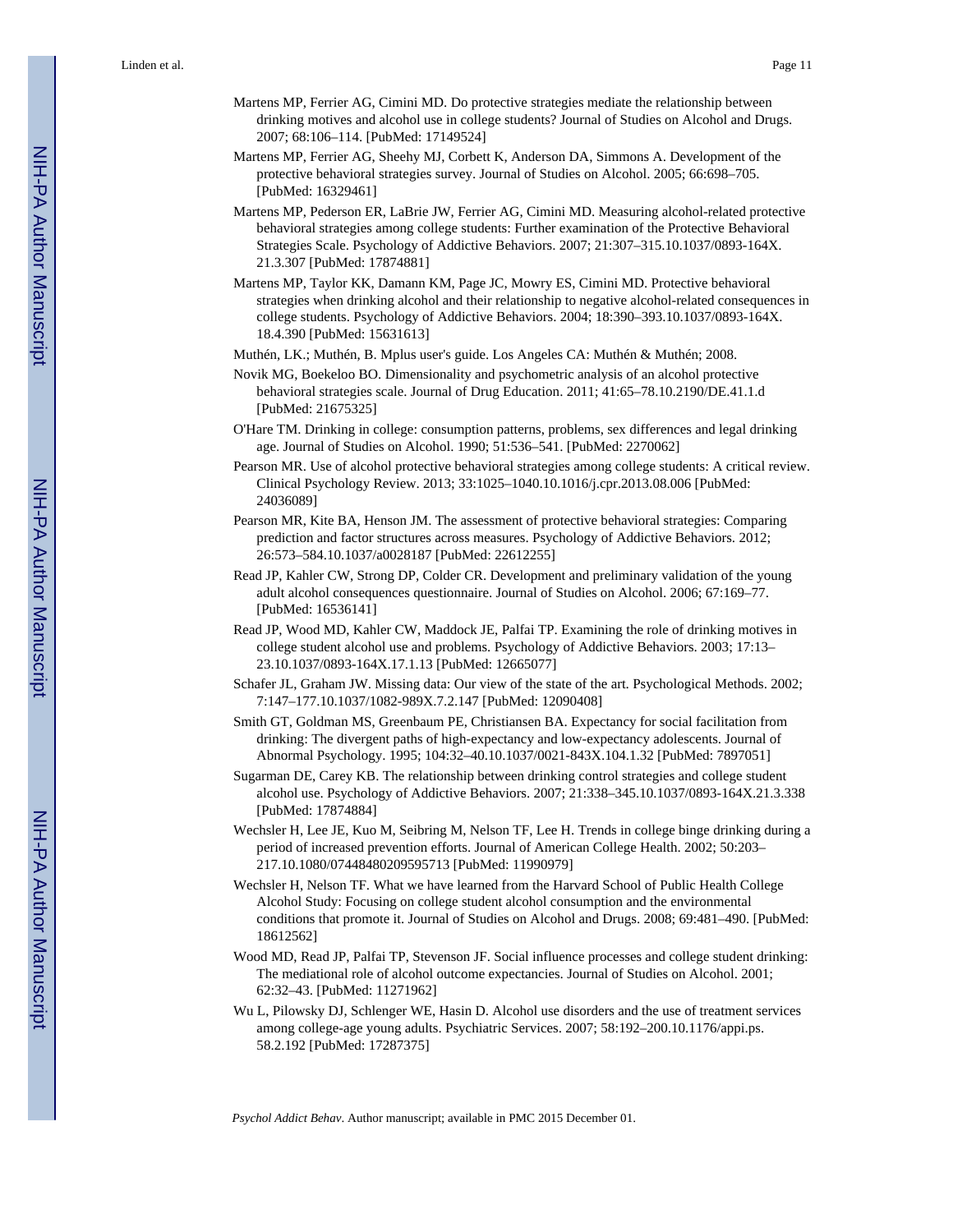Young RM, Connor JP, Ricciardelli LA, Saunders JB. The role of alcohol expectancy and drinking refusal self-efficacy beliefs in university student drinking. Alcohol and Alcoholism. 2006; 41:70– 75.10.1093/alcalc/agh237 [PubMed: 16299109]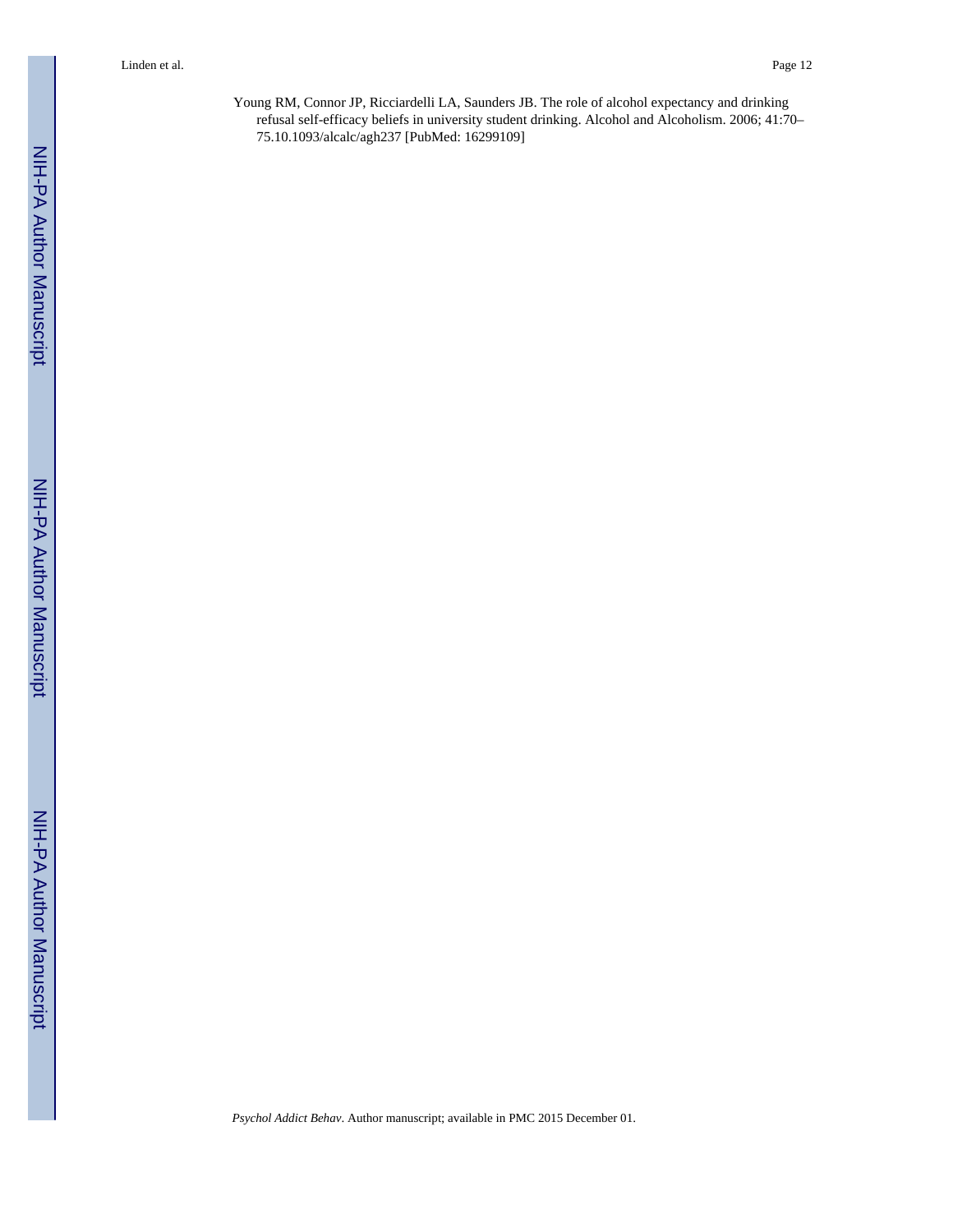Linden et al. Page 13



#### **Figure 1.**

Protective behavioral strategies latent factor and positive drinking motives latent factor as mediators of the relationship between (1) social expectancies and alcohol use and (2) social expectancies and alcohol-related problems. Statistical significance levels pertain to unstandardized estimates based on 95% and 99% BC confidence intervals generated from 5,000 bootstrap samples. Standardized estimates are enclosed in parentheses. \**p* < .01.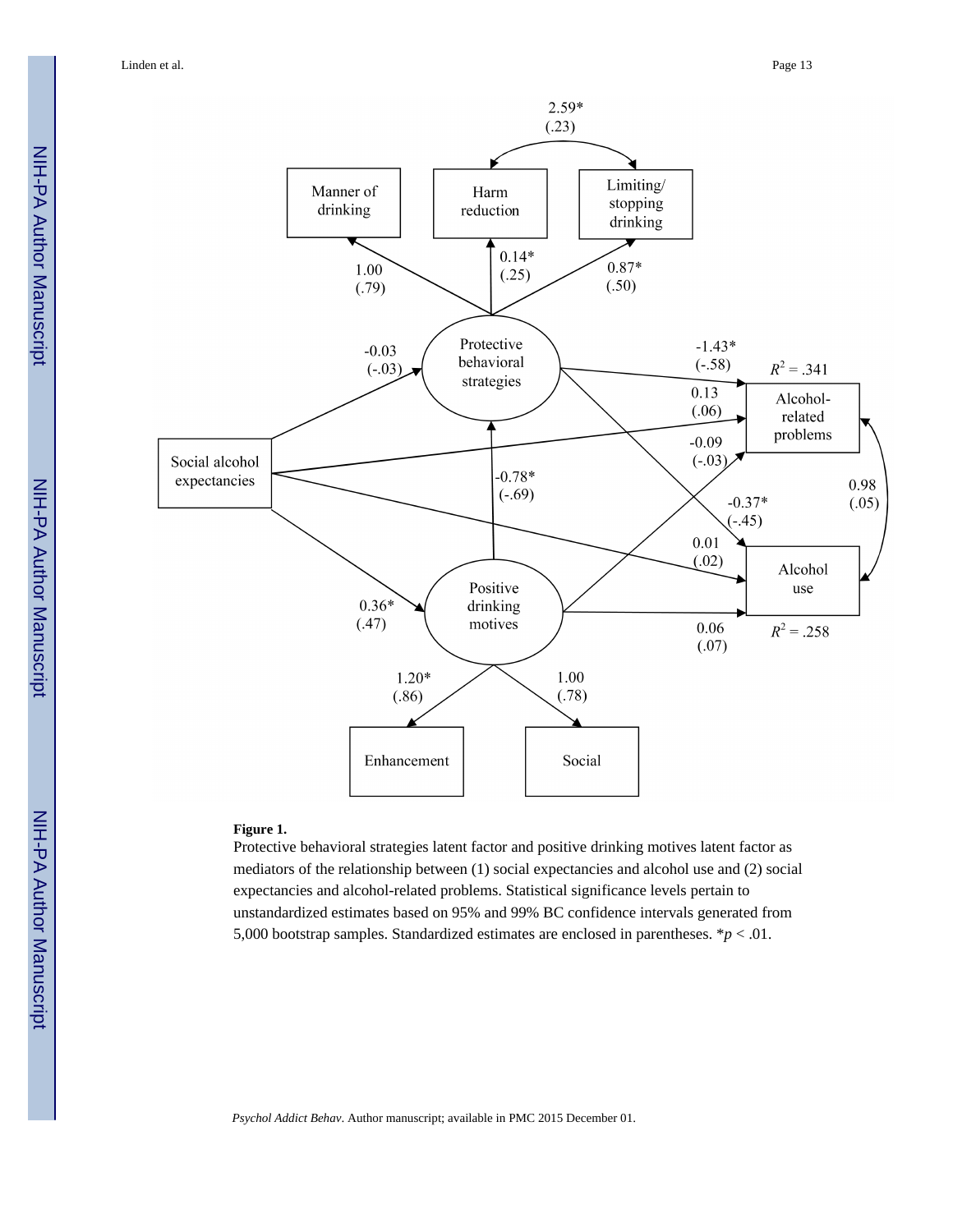| ¢ |  |
|---|--|
|   |  |
|   |  |
|   |  |
|   |  |
|   |  |
|   |  |

Intercorrelations and Descriptive Statistics for Study Variables **Intercorrelations and Descriptive Statistics for Study Variables**

| $5 - 20$<br>15.34<br>4.15<br>$\overline{6}$<br>∞<br>$.67***$<br>$5 - 20$<br>12.85<br>4.49<br>89<br>᠇<br>$-27***$<br>$-27***$<br>$7 - 35$<br>19.96<br>6.36<br>77<br>۰<br>$31***$<br>$5 - 15$<br>$^{*}60^{-}$<br>13.33<br>2.15<br>$-0.02$<br>$\ddot{q}$<br>in,<br>$-.50***$<br>$-42***$<br>$40^{***}$<br>$18***$<br>$5 - 25$<br>14.78<br>4.65<br>72<br>$-.30***$<br>$.39***$<br>$.38***$<br>$-12**$<br>$9 - 32$<br>26.59<br>4.22<br>84<br>ą<br>$-.39***$<br>$28***$<br>$21***$<br>$.35***$<br>$-14**$<br>$-.29$ **<br>$1 - 18$<br>2.99<br>4.32<br>u<br>$48 - 93$<br>$-44**$<br>$-.30***$<br>$-.33***$<br>$.34***$<br>$25***$<br>$.34***$<br>$.33***$<br>58.84<br>9.17<br>$\overline{5}$<br>1. Alcohol-related problems<br>3. Social expectancies<br>Standard deviation<br>2. Alcohol use<br>4. PBSS-M<br>5. PBSS-H<br>7. DMQ-E<br>6. PBSS-L<br>8. DMQ-S<br>Variable<br>Range<br>Mean |                     |  |  |  |  |
|------------------------------------------------------------------------------------------------------------------------------------------------------------------------------------------------------------------------------------------------------------------------------------------------------------------------------------------------------------------------------------------------------------------------------------------------------------------------------------------------------------------------------------------------------------------------------------------------------------------------------------------------------------------------------------------------------------------------------------------------------------------------------------------------------------------------------------------------------------------------------------|---------------------|--|--|--|--|
|                                                                                                                                                                                                                                                                                                                                                                                                                                                                                                                                                                                                                                                                                                                                                                                                                                                                                    |                     |  |  |  |  |
|                                                                                                                                                                                                                                                                                                                                                                                                                                                                                                                                                                                                                                                                                                                                                                                                                                                                                    |                     |  |  |  |  |
|                                                                                                                                                                                                                                                                                                                                                                                                                                                                                                                                                                                                                                                                                                                                                                                                                                                                                    |                     |  |  |  |  |
|                                                                                                                                                                                                                                                                                                                                                                                                                                                                                                                                                                                                                                                                                                                                                                                                                                                                                    |                     |  |  |  |  |
|                                                                                                                                                                                                                                                                                                                                                                                                                                                                                                                                                                                                                                                                                                                                                                                                                                                                                    |                     |  |  |  |  |
|                                                                                                                                                                                                                                                                                                                                                                                                                                                                                                                                                                                                                                                                                                                                                                                                                                                                                    |                     |  |  |  |  |
|                                                                                                                                                                                                                                                                                                                                                                                                                                                                                                                                                                                                                                                                                                                                                                                                                                                                                    |                     |  |  |  |  |
|                                                                                                                                                                                                                                                                                                                                                                                                                                                                                                                                                                                                                                                                                                                                                                                                                                                                                    |                     |  |  |  |  |
|                                                                                                                                                                                                                                                                                                                                                                                                                                                                                                                                                                                                                                                                                                                                                                                                                                                                                    |                     |  |  |  |  |
|                                                                                                                                                                                                                                                                                                                                                                                                                                                                                                                                                                                                                                                                                                                                                                                                                                                                                    |                     |  |  |  |  |
|                                                                                                                                                                                                                                                                                                                                                                                                                                                                                                                                                                                                                                                                                                                                                                                                                                                                                    |                     |  |  |  |  |
|                                                                                                                                                                                                                                                                                                                                                                                                                                                                                                                                                                                                                                                                                                                                                                                                                                                                                    |                     |  |  |  |  |
|                                                                                                                                                                                                                                                                                                                                                                                                                                                                                                                                                                                                                                                                                                                                                                                                                                                                                    | the diagonal.       |  |  |  |  |
| reduction subscale; L = limiting/stopping drinking subscale); DMQ = Drinking Motives Questionnaire (E = enhancement motives; S = social motives). Internal consistency estimates are in reported along                                                                                                                                                                                                                                                                                                                                                                                                                                                                                                                                                                                                                                                                             | $p < .001$ .<br>*** |  |  |  |  |
|                                                                                                                                                                                                                                                                                                                                                                                                                                                                                                                                                                                                                                                                                                                                                                                                                                                                                    | $p < 01$ .<br>$*$   |  |  |  |  |
|                                                                                                                                                                                                                                                                                                                                                                                                                                                                                                                                                                                                                                                                                                                                                                                                                                                                                    | $p < .05$ .         |  |  |  |  |